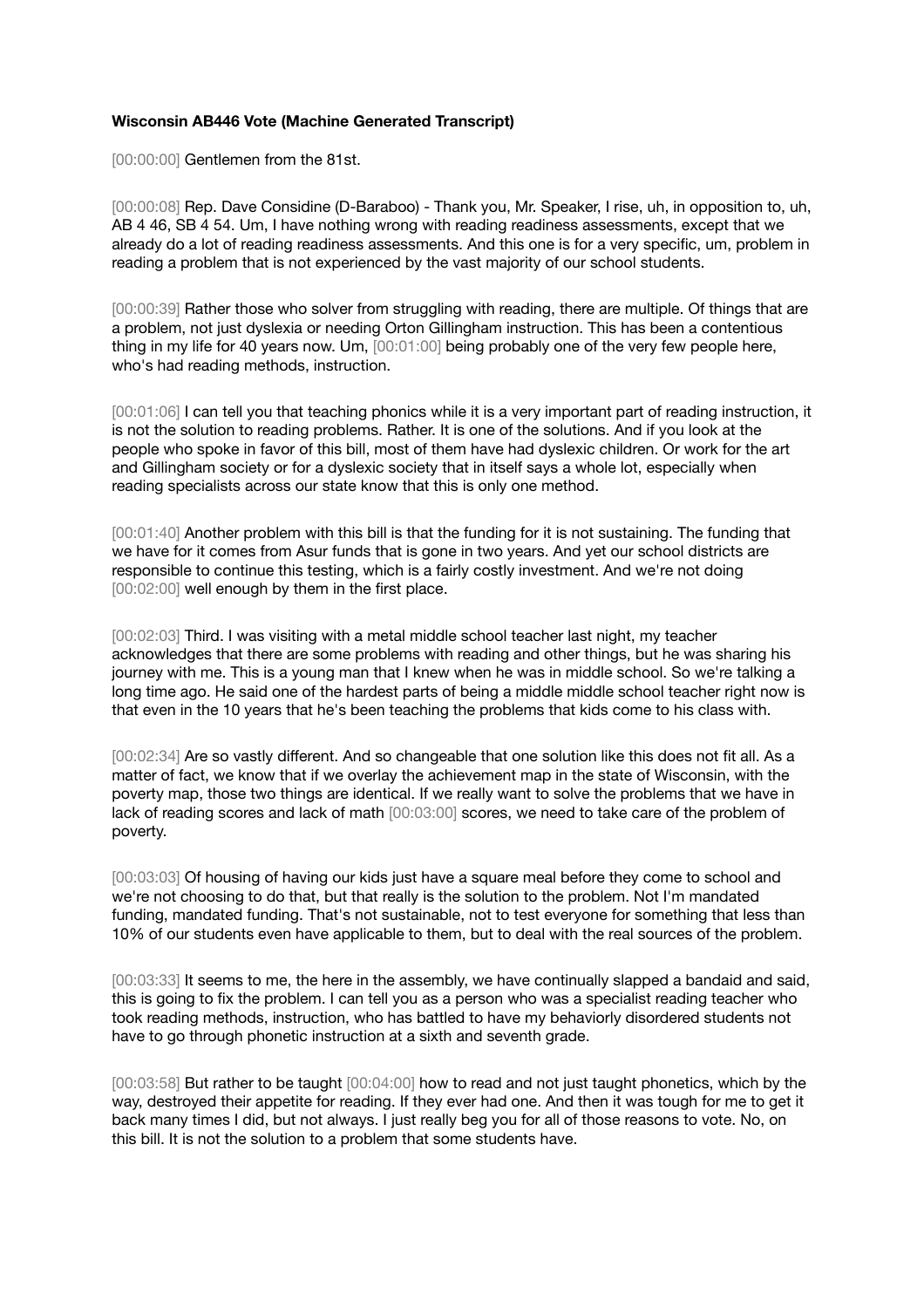[00:04:24] And there are solutions I would love to have you join with me in some of those things that I've just suggested. Some of the things that we on the side of the aisle have proposed and have been funded. Thank you. The question before the body is concurrence gentlemen from the 62nd.

[00:04:44] Thank you, Mr. Speaker, and (Rep. Robert Wittke R-Racine) I will rise to say that we need to pass this bill. I guess I was not in the same committee hearing with the. Gentlemen that just spoke 600,000 children in this state [00:05:00] can not read to grade level. We have the worst racial achievement gaps in the country. Is this a silver bullet that will solve all of those things?

[00:05:12] No, but I believe the bill is well thought out by people in organizations that believe some tighter framework around. Can I help some of those children, many of them that don't have a choice of where they go to school, um, to get better with their literacy by the time they're in third grade, I think we have to make every effort in this state to add accountability.

[00:05:41] I, all I hear in committee hearings these days are we have laws on the books. Everything is going well. Well by the statistics. With the learning loss that we just, uh, uh, experienced this last week, I believe that, uh, we need to take this bill and I will commend all of the [00:06:00] parents that came and testified as well as those that submitted written testimony to our committee, telling us how difficult it was to get proper testing, uh, for their children, uh, in this standing.

[00:06:15] The vote is yes, which I believe is green. Thank you, Mr. Speaker, lady from the 23rd on concurrence. (Deb Andraca D-Whitefish Bay) Thank you, Mr. Speaker. Today's Milwaukee journal set, and all does a really good job of summarizing what this bill really does permission to read for my printer. Without objection. The headline says this bill would triple the number of reading tests for young students.

[00:06:44] It wasn't that long ago that parents were lining up to take their kids out of standardized testing. This was all pre pandemic and it was a while ago. We have bigger things to worry about right now, but we all know the saying that if it's not broke, if it ain't broke, don't. [00:07:00] Well, we all know that something is broken in our public schools.

[00:07:04] Not enough kids are learning to read, but what this bill says is if you know, it's broke, don't fix it, test it again and again, and again, to make sure you know, what's broke. And how does that actually fix our problem? Before I ran for state assembly, I was a substitute elementary school teacher at my local public school.

[00:07:23] One of the jobs that I did most often in the beginning of the school. With something in the classroom while the teacher did individual reading tests with each kid to benchmark them at the beginning of the year with 25 to 28 students in each classroom, this one test would take a few days and I would rotate from class to class to help the teachers do the benchmarking.

[00:07:46] Now this bill will triple the amount of testing. So this is actually taking away the time that your kids, regular classroom teacher. In your classroom, face-to-face with your child. [00:08:00] And this is actually the best case scenario. When I was doing my student teaching at a public school in Milwaukee, south side, we didn't have the luxury of a substitute teacher.

[00:08:11] During student testing. Each classroom teacher was expected to individually test 28 third graders while simultaneously managing all the other students in the class. This process took weeks because we ended up having to pull students out of lunch, out of music, out of gym before school afterschool, simply to get the individual time that you need to do a quality benchmark test on every individual student.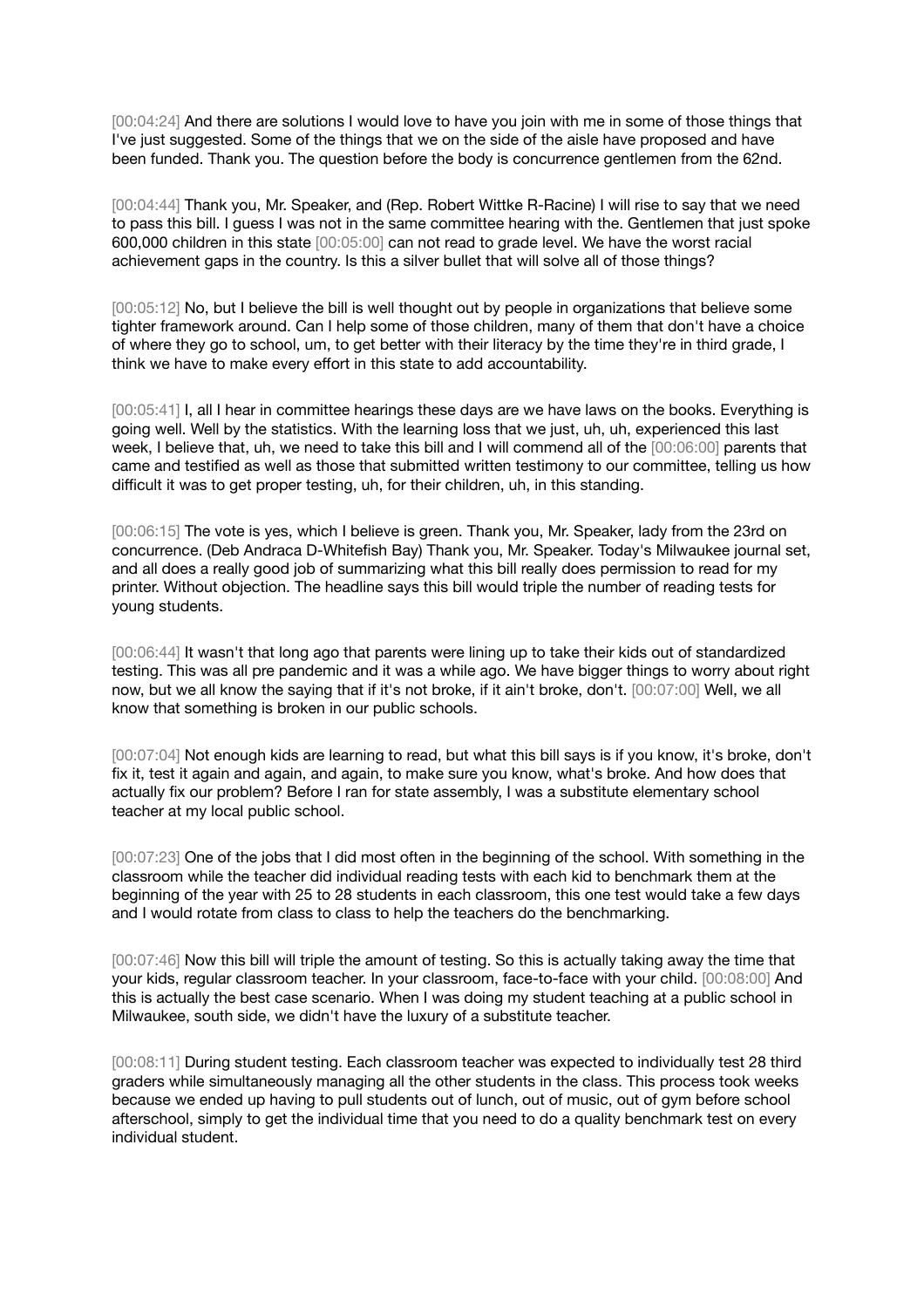[00:08:41] Now, the goal of this bill is a good one identifying and diagnosing students before third grade with reading challenges such as dyslexia is. To ensure that they get the help they need by third grade. But what good is data, if you're not actually able to use it [00:09:00] and experienced second grade teacher spoke to me about this proposal.

[00:09:04] She told me she has stacks and piles of testing data on all of her students. What she needs is the today. To review the data and do a thorough diagnosis and the assistance to execute and analyze the individual plans for each of those 28 students. What our students need most are more reading specialists who can implement targeted learning plans or who have experience with dyslexia and visual processing.

[00:09:35] We need more classroom aides who can help teachers in the classroom, either work oneon-one with students or manage the rest of the kids to keep the learning going for the other 27 students. But this bill has none of that. This bill triples, the amount of testing and gives classroom teachers, nothing but an unfunded mandate.

[00:09:57] Now some of my colleagues have argued that they believe that some of [00:10:00] the ARPA funds going to schools can cover this. But like my colleagues said earlier, those funds are not sustainable and they're not distributed evenly to every school. Meanwhile, this mandate does apply equally to every single school.

[00:10:17] Now I know many of you will vote for this bill and pat yourselves on the back thinking you have helped students read, but your unwillingness to provide every school, the resources to execute. These plans shows either a complete lack of understanding of the workings of real-world day-to-day classrooms or an attempt to score some political points at the expense of actually investing in and improving our kids' reading scores.

[00:10:44] What we're facing is not an achievement gap. What we're facing is an opportunity gap. I wish that every single classroom in this state had the. To bring in extra substitute teachers and specialists and sit down with every single [00:11:00] child so that they can get the help they need at an early age and paved the way for success.

[00:11:06] But that's not what this bill does. Our state is sitting on the biggest budget surplus in recent history. So it's not a matter of, can we do this? We can. And we must, when you know, something is broken, Something as important as making sure every child can read by the end of third grade, what good are a stack of test scores saying?

[00:11:30] Yep. Something's broken without also providing the means to fix it. We can do better. The vote is no lady from the 22nd. (Janel Brandtjen R-Menomonee Falls) Thank you, Mr. Speaker,

[00:11:47] not being able to read is a death song. Not being able to understand, not be able to get a job. Heck not even going to get a driver's license. I think I'm one of [00:12:00] the few legislators in here that actually went to MPS. Just a couple of us,

[00:12:10] the MPS student t-shirt the MPS reading scores are the criminal.

[00:12:20] Not being able to read in this day and age, not being able to participate. How do you get a job?

[00:12:32] The amount of money that we spend on education in this state is probably one of the highest out of all 50 states. What we're trying to talk about here is something that's successful. And taking a step back and saying, is there a better way to do it? Is there a better way to teach reading?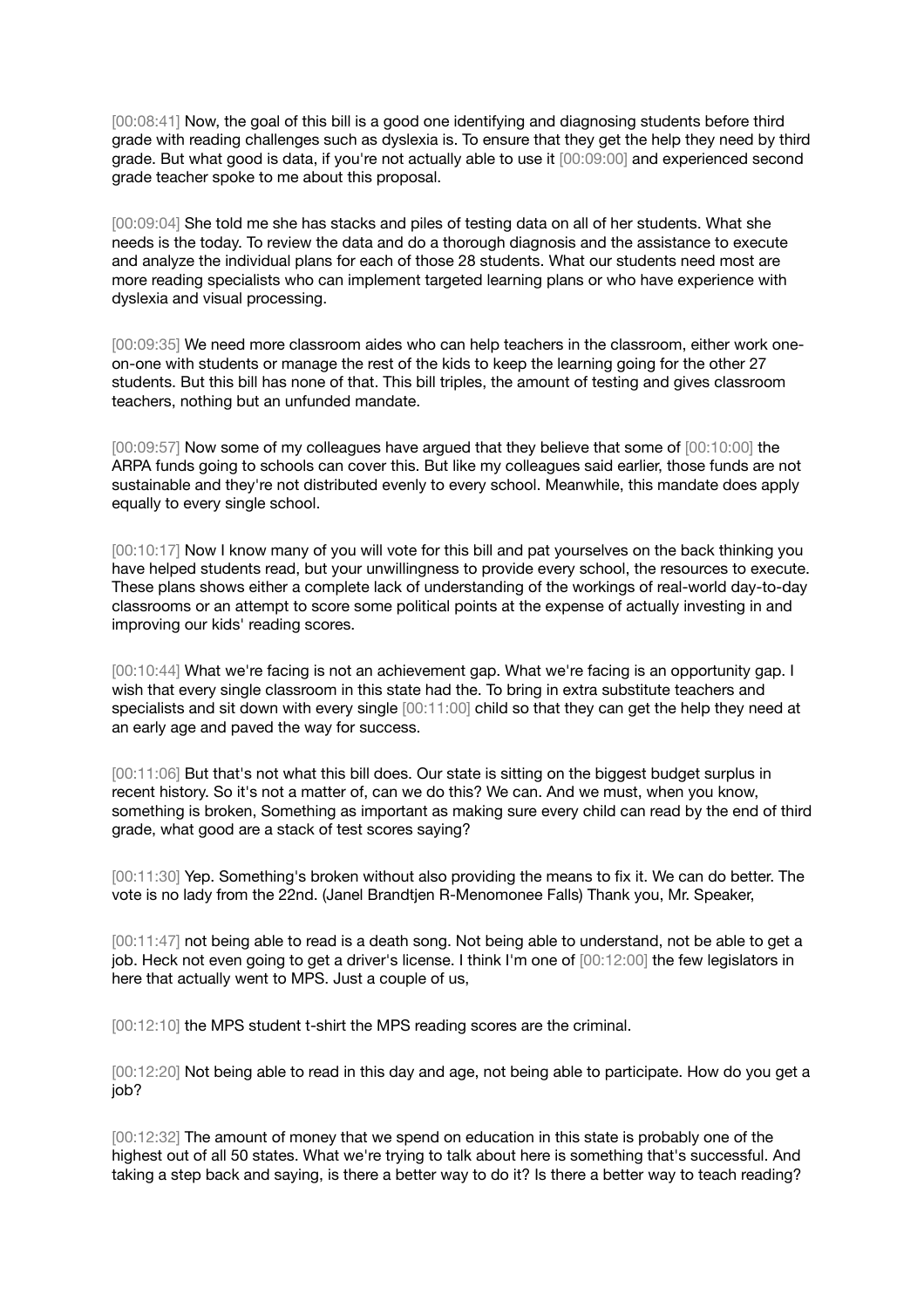[00:13:00] Because I think having kids, the ability to read is something we both agree on Republicans, Democrats independence as a mom.

[00:13:09] I can't think of anything more tragic than not being able to. So, what we're asking for here, is there a better way to get an outcome? Is there a better way to do it? Because right now is not working right now. Our children are falling behind right now. Kids are making poor choices because they can't.

[00:13:39] If you can't read, you're not engaged. You don't know what's going on. If you can't read, you're missing all those opportunities of childhood Harry Potter books, Nancy drew, all the things that take you all around the world. Reading is a great gift. I [00:14:00] applaud so much having this conversation because we have to do something.

[00:14:07] And that's what today is about. Thank you very much,

[00:14:13] gentlemen, from the 52nd on concurrence.

[00:14:20] (Rep. Jeremy Thiesfeldt R-Fond du Lac) Thank you, Mr. Speaker, last week, there were scores that came out from the forward exam from 2021. So it was taken this last spring. The Ford exam is taken by grades three through eight. And I'm going to focus on the, the ELA, the English language arts portion of this, because that of course contains the reading scores.

[00:14:51] The test was last taken in 2009. It was not taken in 2020 because of the pandemic. [00:15:00] And it was a new thing at that time. And there was great concern about it. And so the federal government allowed the states to not to administer the statewide test in 2020 in 2021. We did it again. I can tell you that I was pushed by some.

[00:15:21] To jump into trying to convince the federal government to not have that test taken. And in turn, have the state not take the test. Many of, you know, a colleague that we've had here for a number of years who was chairman of the. Senate education committee. I think it was the assembly education committee as well, Senator Olson.

[00:15:48] And he looking at these tests, he commonly had a phrase that he said that these tests should not be used as a hammer, but should be used as a flashlight. So in [00:16:00] other words, you're trying to, trying to show the way there indicates there's a problem and starts that process of indicating where you're going to go to fix that.

[00:16:12] And I would largely agree with that. So we've had this flashlight shining. I think it'd be more accurate to call it a spotlight because the evidence of problems in reading and Wisconsin have been evident for a long time. And it isn't that there haven't been things done to try to fix the problem. There have been little things that have been done.

[00:16:40] And I think a lot of it was, although it was well-intended, it wasn't addressing the heart of the issue and the heart of the issue is not money with all that certainly helps. And I'm not going to say that there's not going to be some more money needed to implement some [00:17:00] of the things that are needed.

[00:17:05] The problem we've got is a reading methodology problem. This is not the first time I've had this microphone in my hand and said this, and I'm not going to go through it in detail again, you know what I've said about it before I disagree with some of you across the aisle, but I believe that the scientific evidence points that a phonics-based instruction of.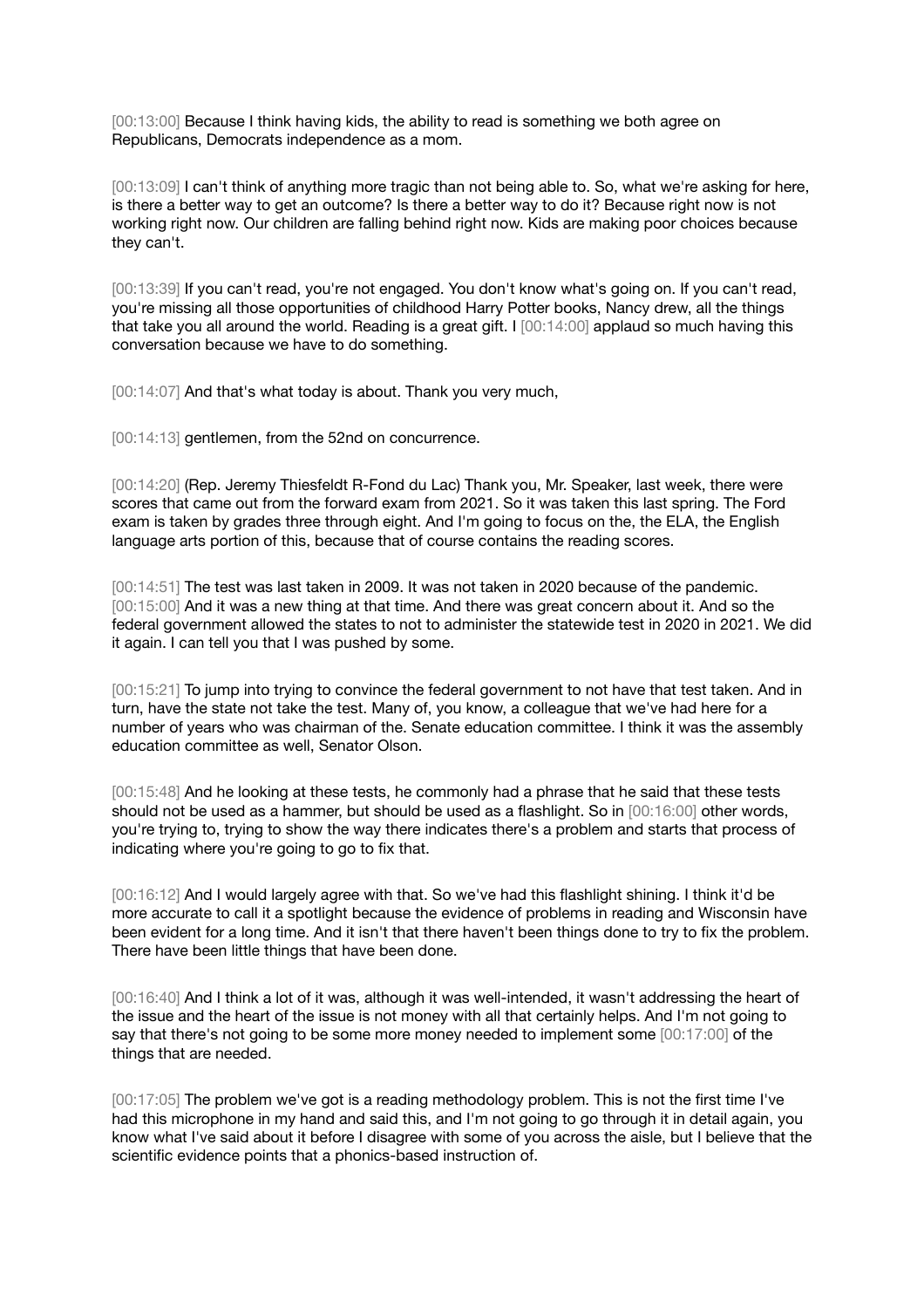[00:17:26] Is the method that is most successful in teaching students, how to read. Now, sometimes we get lost in this, that it's just about phonics. No, that isn't the case. There's, there's a lot more, it's called a phonics based instruction. There's a lot more to it than that. If we dedicate ourselves as a state, we have evidence coming from other states that have zoomed past us in scores that it works.

[00:17:58] So, let me [00:18:00] just put out some of this info. So, you know, perhaps some of you didn't read the media on these things about the statewide scores. So a lot of the media reports throughout the word proficient, essentially proficient means grade level. There's some disagreement on that, but that's essentially what it means and on the statewide test.

[00:18:22] And remember, I'm focusing on ELA. There's proficient and advanced. Well, in the 2019 forward exam, that's grades three through eight, and this is statewide numbers, proficient and advanced category had 40.8% in 2019. So almost 41%, two years later that had dropped to 33.7% in just two years.

[00:18:56] What if we go back further than that. So is this a trend? Remember I said [00:19:00] the F the flashlight, this supposed to spot a trend. Well, this trend is not new, so let's go back to 2017, 2017. Now this statistic I found was just proficient. Um, but I think if you added advanced into it, it would come out pretty much the same.

[00:19:20] So 2017 was 34.3 and then the next year 33.8, that's a drop. And then the next year of 2019, it went to 32.9. So another drop 20, 20 or 80 said there was no test. And now cratered in two years from 32.9 to 27.5, I think it's pretty clear. There's a trend. And what's been being done, which has largely included, thrown a whole bunch of money at the problem hasn't been working.

[00:19:56] It's about methodology. Now I would [00:20:00] contend that those numbers actually might even be worse because we had a significant number of students that were not. Now whether they just didn't come in or whether they did an opt-out that these percentages, I don't think distinguished between that. So in Milwaukee, we had 56% of the students were not tested Madison, 50% green bay, 26% Racine, 18%.

[00:20:31] Now having spent a lot of years in a classroom, when my students had to take a test of any. The ones who kind of would be absent on the day of the test were largely the ones who were not as academically gifted, maybe had a reluctance to school in general. And I don't think it's a stretch to say that in those students that were not tested, those probably were [00:21:00] not amongst our strongest students.

[00:21:03] So I suspect that that number that we're seeing here is probably even less. Time will tell we are in a crisis in Wisconsin and reading

[00:21:21] students that are not proficient in reading study is showing that they are four times more likely to drop out of school. They will earn significantly less money over the course of their life. They also have lower health. Issues or more health issues I should say. And lower civic, civic engagement.

[00:21:43] Wisconsin's reading scores. It wasn't too long ago. We're top five in the country. And we're now sitting how you rate it somewhere between 25 and 35. And I think it's going to be worse. Once all these statistics are added up across the country [00:22:00] from the most recent test scores, the achievement gap. A lot is made of the African-American achievement gap.

[00:22:09] And while those numbers are true and they are significant and they are the biggest in the country and they are not new, we've been dealing with this for, I think, 10 years. If you looked at all sectors, we're pretty much sliding in all of them in our rankings. So I'll repeat we're in a crisis and reading.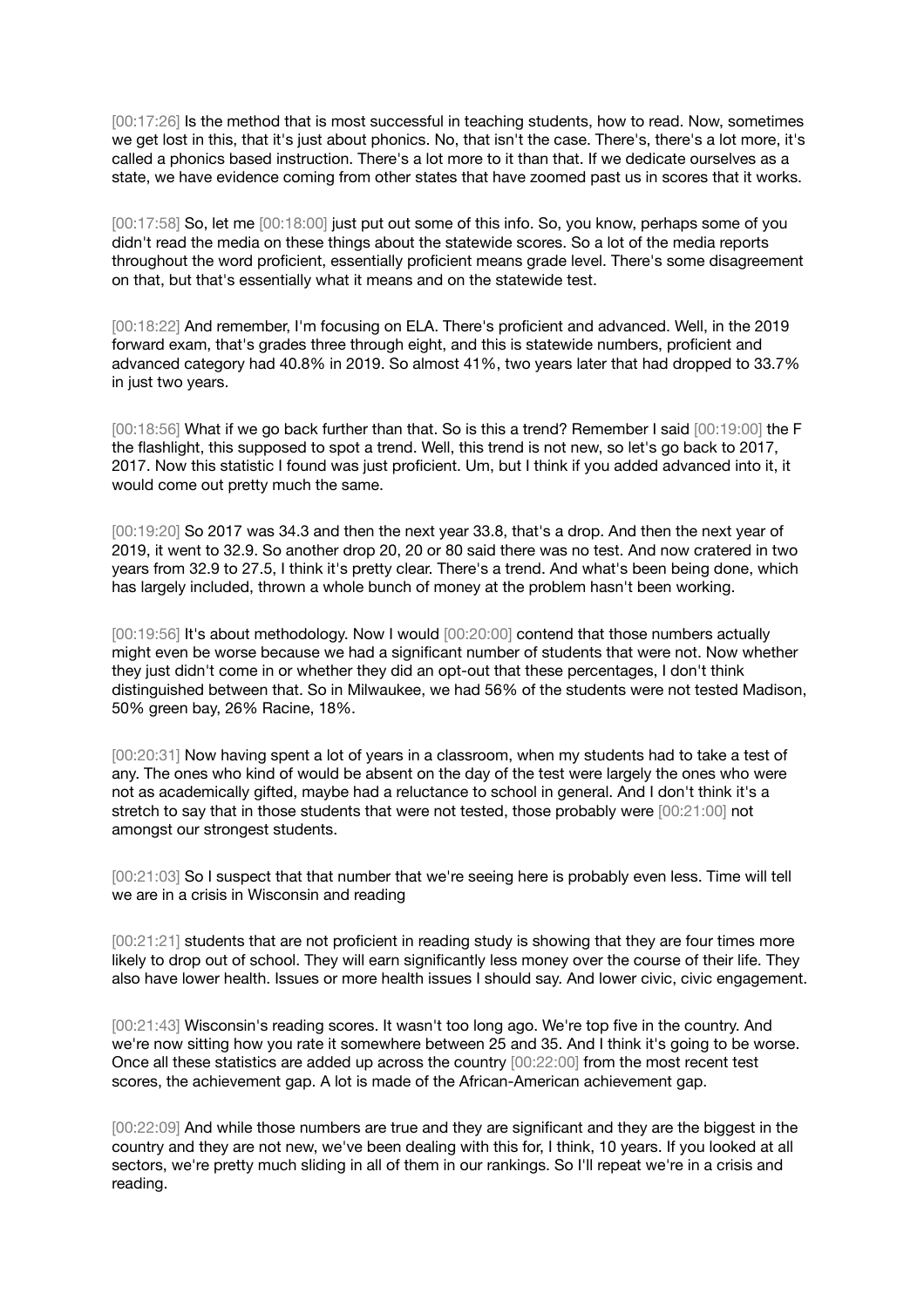[00:22:37] These students who are not identified early on, many of them will end up in special education. My my point is not against special education. We should have special education. We are always going to have a certain level of students who are going to struggle. That's the nature of humanity is that we all don't have the same types of skills,[00:23:00]

[00:23:02] but looking at our special education college, In the state of Wisconsin, Ana go back 40 years, had the fiscal bureau prepare some data just in terms of special education students in the state. In 19 80, 81 school year, we had 70,000, almost 70,000 students in special education, which was 8.7% of all of the students.

[00:23:30] 8.7%. 2021 most recent year, we have the data

[00:23:39] not quite double, but getting there 14.6% of students across the state, not qualifying for special education. I think that's a crisis.

[00:23:57] The more students that we have in special [00:24:00] education, the more educated, more expensive education is because it's sure everybody would agree. Those students cost more.

[00:24:09] We need to do something because most of those students in special education have reading problems. The earlier we can identify those reading problems, meaning K even pre-K through second grade. The more, we're going to be able to assess those reading skills, which is why there are additional assessments that are being performed as part of this, not just this one pinprick.

[00:24:36] And then we'll use that as an assumption going forward. The more frequently we can do that, and it's not excessive, these are not long tests. Don't get this idea that they're sitting in front of a computer for a couple of hours on end as little kids. They can't attend that. These are important to be able to track progress.

[00:24:57] And once again, to point that flashlight, but now the key [00:25:00] behind all of this is what are you going to do to fix it? You can identify that you've got a problem with scores and we have too many students in special education that have in general and almost all of them have reading problems. What are you going to do about it?

[00:25:15] Well, the methodology that we have been using for years, and I'm not going to go into all the details of the reading wars, because. That's for a different bill, but the methodology that is involved, this bill gives some indications of that methodology. And I will tell you, it is phonics-based. It is Orton-Gillingham based.

[00:25:34] These are the types of methods that have been proven, scientifically proven to be most successful. And some people will say, well, that's what you do with dyslexic students. I am surprised less and less to find out that the methods that are used to help dyslexic students read work pretty well for all the rest of the students as well.

[00:25:58] Who, if they work, why [00:26:00] wouldn't we use it? This idea that kids won't love reading. Oh, come on. It's all about how it's presented. If a teacher, if you love reading and you want to project that upon your school. You want to present information in a way that is going to be enjoyable to them to say that there is no way to present reading on a phonics-based or Orton-Gillingham approach that can be enjoyable for children.

[00:26:26] I, I completely reject that theory.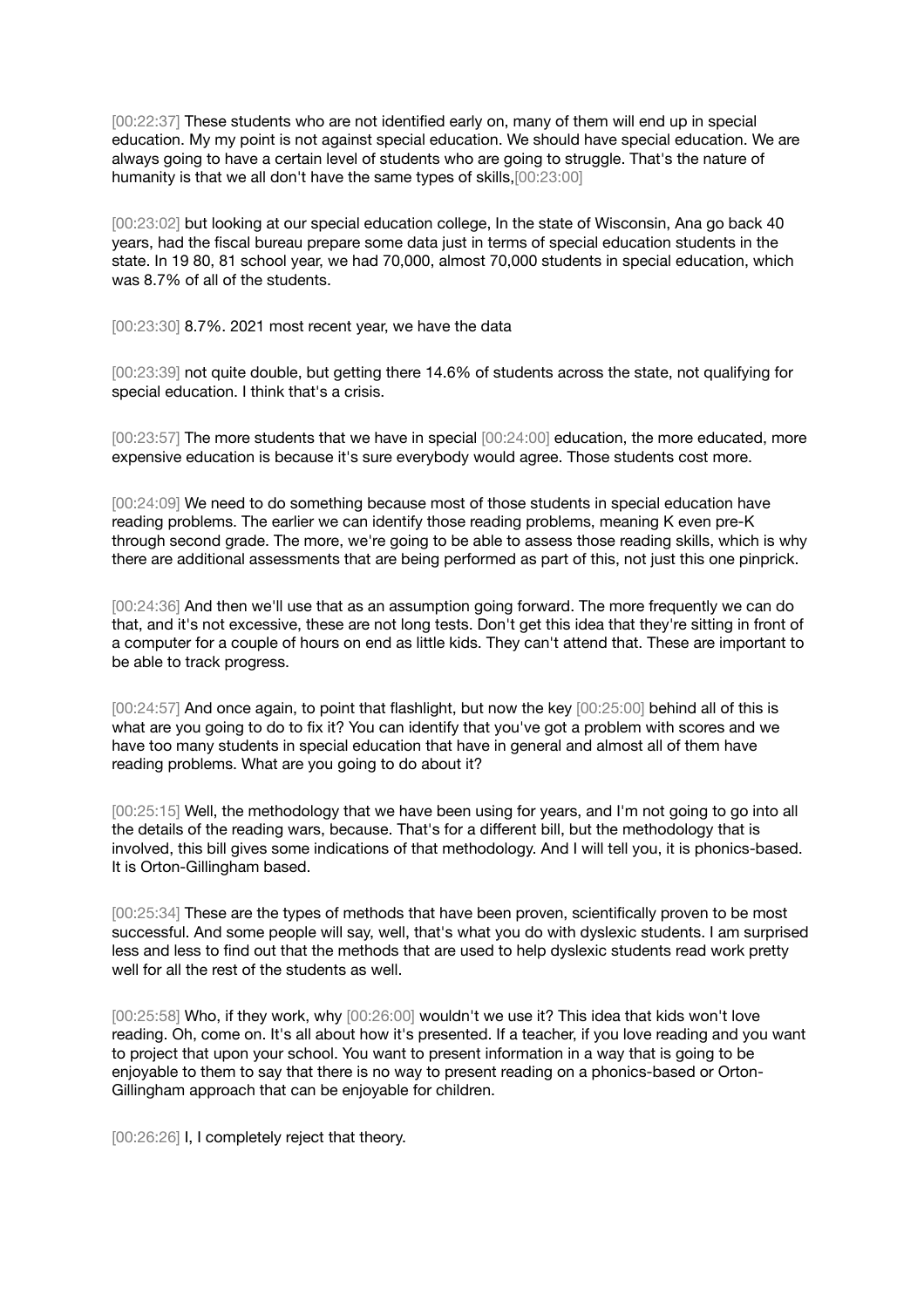[00:26:33] We need to be dedicated to this cause and it needs to be bi-partisan and I have a feeling we're going to get that. And there is not, this is not the end of the road. There's more, that needs to be done. And I will be along for that ride

[00:26:56] because we can't do anything else. We have to [00:27:00] do it. So I will plead with all of my colleagues, especially those cross, the. Who I believe take this problem. Seriously. I will plead with you to understand that the way have been doing it is not working and we have to change, embrace the ideas that are working in other states set aside politics, and let's get children in Wisconsin reading at grade level.

[00:27:39] So that as a president, one said, no child is left behind. Thank you, Mr. Speaker, gentlemen from the 48th for an introduction.

[00:27:53] Thank you, Mr. Speaker, for the opportunity to introduce my staff and my interns. Uh, I guess [00:28:00] in glum, I, if you don't mind, please stand up and, uh, Tyler here. Jason glum is my staff member guessing and his fiancee Rami, a resident of the 48 assemble it this day. After 20 years, working at a monitor and managing a taxi company in Madison in return to the university of Wisconsin, uh, at four years, um, to complete two degrees in political science and in public.

[00:28:30] After graduating and the top 20% of his class, Jason apply for a position in my office and was hired as my face, uh, uh, stop in the office. Tyler Hill is one of my interns at the office. Uh, Tyler is a Gino at UWA Madison who complete, who will complete degrees, two degrees in political science and economics by January of 2020.

[00:28:58] Tyler and native of [00:29:00] Durham, Illinois, and a former model, you and committee member is an active member of the Sigma P fraternity at the university of Wisconsin political science club. Uh, Sarah Hass, uh, has already left for the day. Uh, Sarah is our second intern in the office. Sarah who grew up in Milwaukee area, came to our office from UWA.

[00:29:22] Madison VRC is majoring in information. And risk management, uh, C is also completing a certificate in public policy. Sarah is an active member of the UWA business engineering leaders program as well as see, is faced. And OBCs on that provides scholarships to young women in under developed countries to community fundraising.

[00:29:44] Please join me in giving a, an approach to, uh, um, guessing and, uh, Tyler Hills.[00:30:00]

[00:30:02] lady from the 12th and concurrence.

[00:30:09] (Rep. LaKeisha Myers D-Milwaukee) Okay. Thank you, Mr. Speaker, I rise today because I actually support this bill and I think it is interesting for me too. It is very, very few and far back. Opportunities where I would disagree with some fellow educators and where I would disagree, um, with some of my colleagues on my side of the aisle. But I think I have a unique position in this conversation.

[00:30:34] And I, I just want to, to speak to the reasons why, and I looked quickly Mr. Speaker on, uh, online, because I wrote an article. Shortly after I'd, uh, assumed office in 2019, that was called the ABCs and one, two threes of college remediation. And I will tell you, I do not agree with the makeover Institute on a whole lot, but they [00:31:00] produced a report in 2019 that said permission to read from printed.

[00:31:07] Thank you. I'll take that as a yes. That objection. According to the mech Iver Institute, and this was back in 2019, based on 2018 data, it stated that 50 50. Of the high schools who received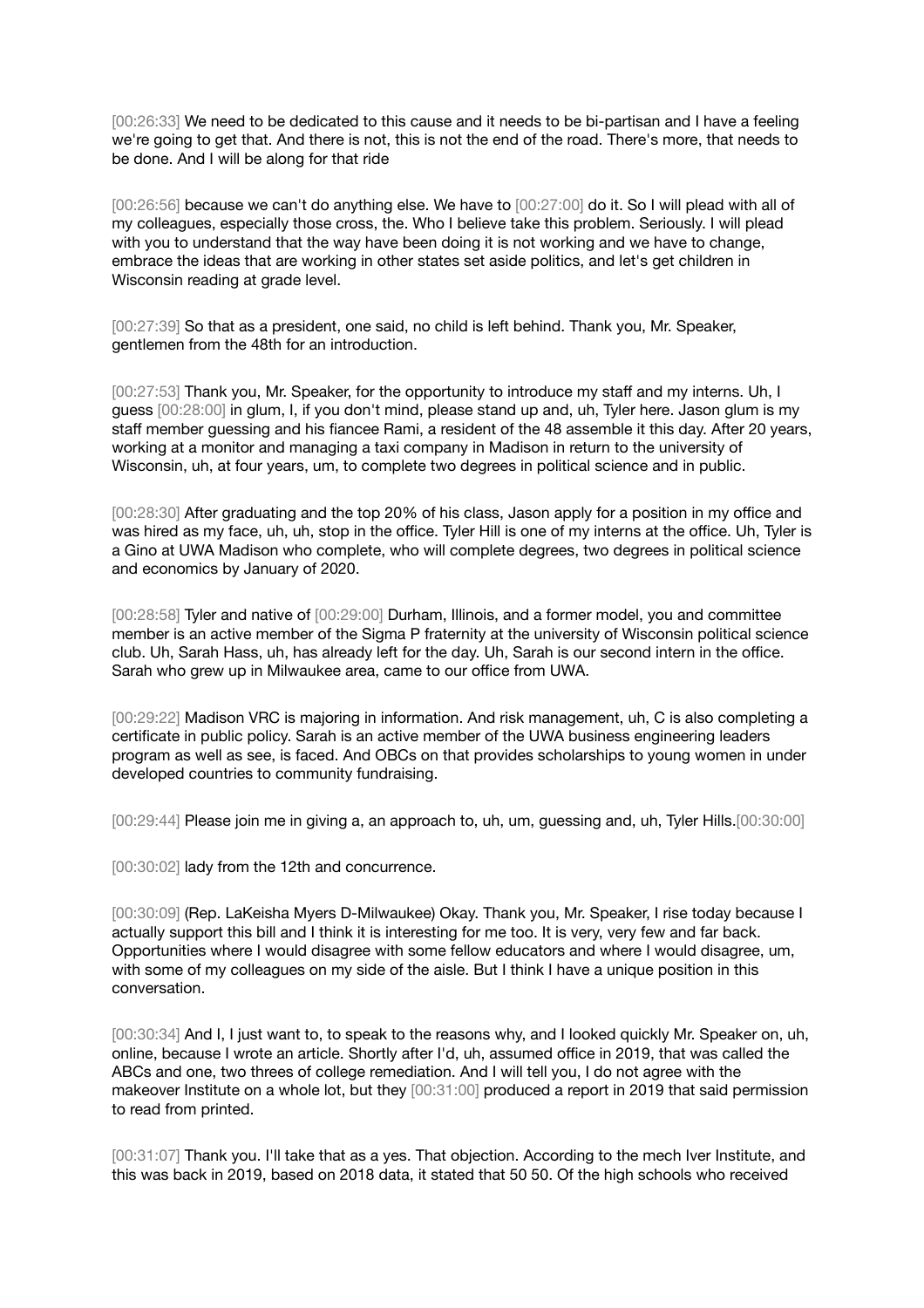five stars on Wisconsin's 2018 report cards, graduated students who needed the remedial classes on average Wisconsin's best high schools graduate.

[00:31:28] Uh, I graduated students were 21% of them needed to be remediated when they entered the UWU system. These students came from all over the state, Brookfield Tomahawk, Shorewood, Kenosha, and Milwaukee, and many. So let's just put this to bed right now that this is just an MPS problem. And yes, I graduated from MPS.

[00:31:50] Everybody who read, who graduated from the NPS school. Raise your hand. Okay. Janell raise yours. Do thank you. Okay. So we can get that part out of the way, because there was [00:32:00] some sting about how many of us graduated from MPS. I'm done with that conversation today. What I am talking about with this bill is making sure the students actually have screeners in front of them.

[00:32:14] And teachers have the ability to screen their students and get them some individualized plan. Not saying it has to be an IEP, but actually utilize something that they already do. And a lot of times, some of them do they utilize programs like achieve 3000, but those are programs and I ready and other things like that to help students.

[00:32:36] Catch up. In my opinion, this bill is to not get you to the catch-up point. This is catching you. Once you get to the door of the school and you have come to that door of that school house, ill prepared, and we continuously push students and allow them to go through. And we know they cannot read at grade level.

[00:32:58] We know it. [00:33:00] So let's not act like we don't have any. I work in a middle school in Madison. If I weren't here, I'd be there as an administrator. I'm pulling students for small group instruction to help them because they are three and four years behind reading. I'm talking about students is going into high school next year.

[00:33:24] This is in the eighth grade. And guess what? Not all of them look like. So when we talk about having issues, talk about the fact that there's a good, uh, a big deficit between black and white students. That's the glaring one. There is also a big rift between the scores of white students and Asian students.

[00:33:46] So let's talk about that too. So this is, this is not something that's just a black and white thing. This is an all student thing. This is a Wisconsin thing, and that's where we need to take this conference. Looking at this, I don't [00:34:00] care who introduced this bill, whether it was a Democrat, whether it was a Republican, whether it was Jesus himself, I would still go along with this bill because we see, we have the flashlight, as the representative said, we know we have the data, as my colleague said, so let's do something about it.

[00:34:24] Title one, funding exists for a reason. You can pay for this through title one funder, you can pay for this through title one, funder. If you got extra money through Esser, you can help do that too.

[00:34:42] I understand. We all know as educators though, those of us who've been in classrooms day in and day out that we often are asked to do more with less. That's a different conversation for today. We have things that are already at our disposal that we can [00:35:00] use. So that's something we need to do. So when we look at this, we're talking about levelized reading instruction.

[00:35:08] You can help by utilizing these things that we have, the screeners do not take long. The entire class can do these at the same time. I talked to Dr. Burke, Dr. Kim Yona Burke, who came to our, um, our committee hearing. I spent time and went through this process with her because I'll be the first person I'm like, Hmm.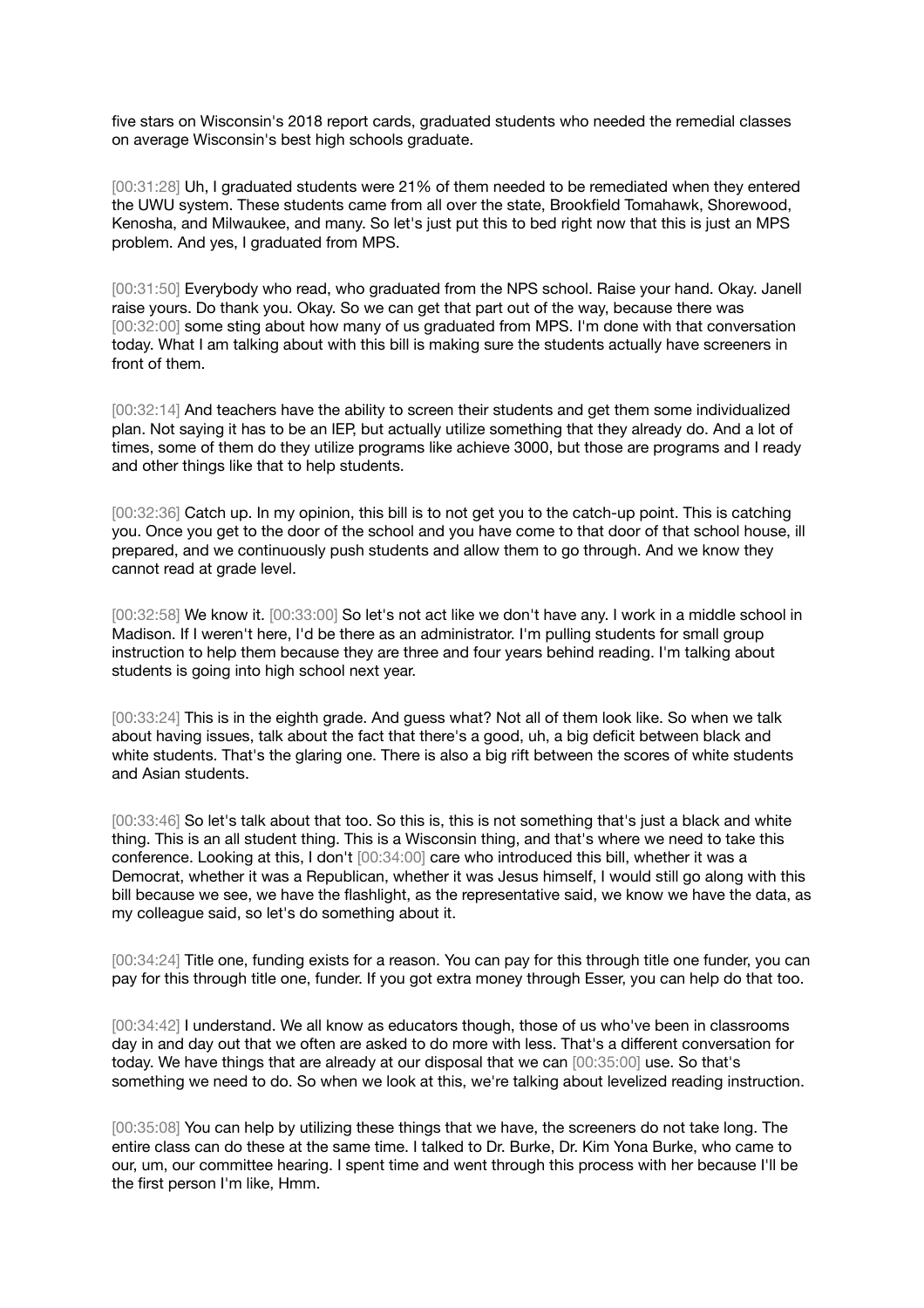[00:35:33] Okay. On the surface, this sounds okay. So let me ask some poignant questions and ask how it worked in other states. What are we talking?

[00:35:44] So going through this process and actually talking with her, I'm understanding that this is not considered a panacea to solve the fact that all children can't read Rome, wasn't built in a day and it didn't break in a day either. [00:36:00] You have to start somewhere. When we look at the deficit between African-American and white students, when it comes to.

[00:36:11] They're glaring. You can't ignore that.

[00:36:16] You can ignore that. We have the opportunity to actually do something about it. I'm sick and tired of going along with the status quo, just because it may hurt somebody's feelings.

[00:36:34] I'm tired of the argument that, oh, this is just some more work that we have. I work hard every day and I'm sure all the teachers do too. If we can streamline some of the processes that we use and utilize the things that we already have, we can make this happen.

[00:36:55] I'm tired of excuses on both sides.[00:37:00]

[00:37:02] This is about getting kids early enough so that they can move forward. Somebody earlier talked about how you have to be able to comprehend and read, to get a job. Yes. Half of the job that we do in here as the 99 members is reading, at least it's supposed to be, I don't know how many y'all read. Sometimes I'd be a little suspect, but you know, that's a different thing, but I'm just going to tell you, reading is a part of the job, making sure that we actually have students who can comprehend the instructor.

[00:37:36] Whether it be working at McDonald's serving you your coffee or whether it's being the CEO of some fortune 500 company, the skill sets need to be the same. And as a special education teacher, I can tell you a lot of the methodologies that we were taught to teach special needs. Students actually do work [00:38:00] with general education students.

[00:38:02] They do.

[00:38:06] That's my approach for this bill. That's the reason I'm voting for it because we need to do something I'm tired of the same data reporting. The same thing year after year after year, it's time for us to stop making excuses and actually do something.

[00:38:25] We have technology in our schools. We have the ability to do that. We buy programs all the time to help us.

[00:38:36] This is not a money issue, because if you got poor children that can't read, you got it through title one,

[00:38:45] we have Sr funding who can help. Yes. We only get that for a limited amount of time.

[00:38:57] Mr. Speaker. I say the [00:39:00] vote is green and hopefully some of my colleagues will join me. The choice is yours lady from the 20th on concurrence. (Christine Sinicki D-Milwaukee) Thank you, Mr. Speaker. Um, unlike the lady from the talk, my friend here from the 12th, I am not done talking about Milwaukee cause Mr. Speaker. Generally from the 22nd, I read the bill.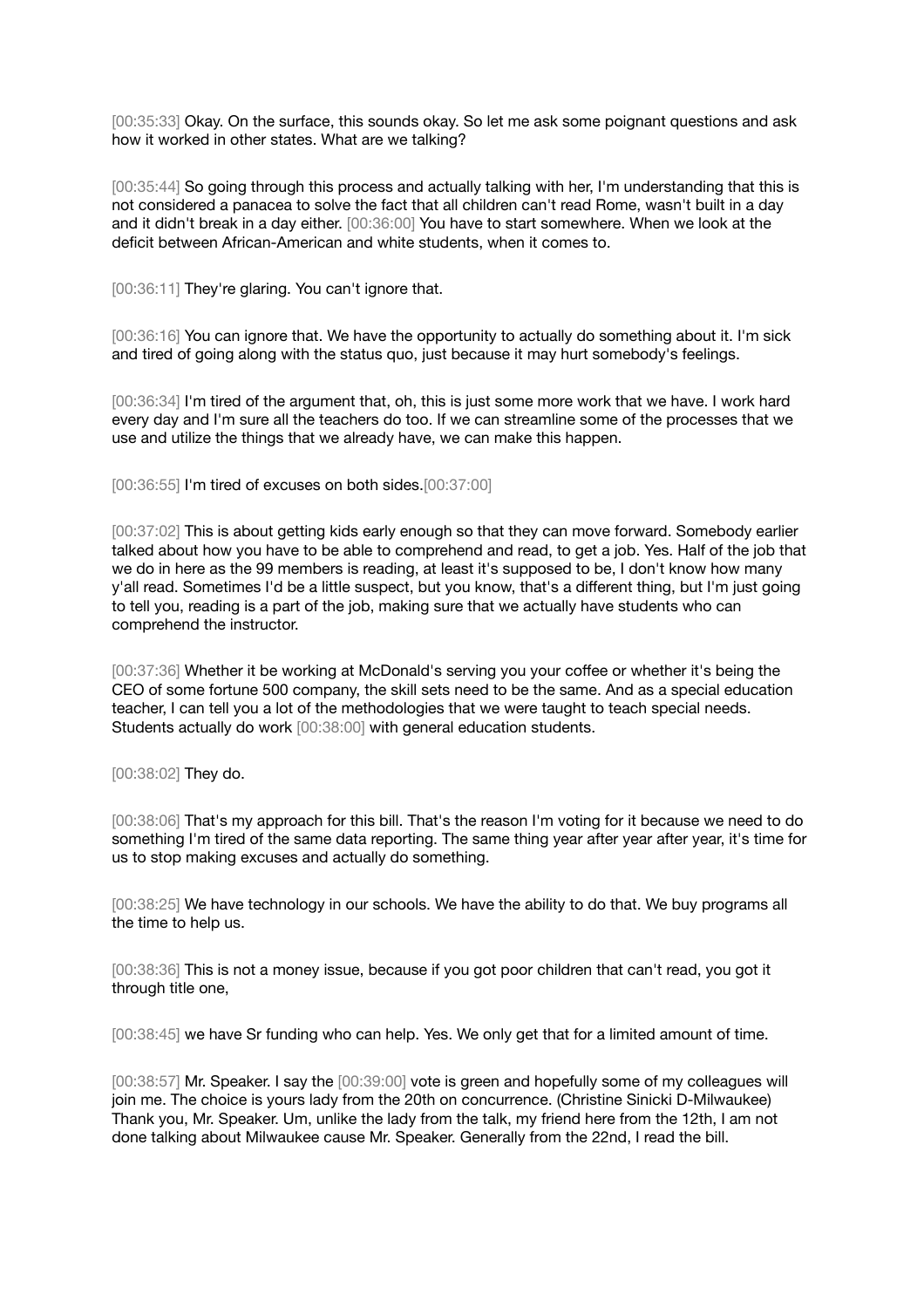[00:39:29] I don't see anything specific to NPS in this bill. Every single time we talk about education, somebody, especially a lady from the 22nd. My dear friend likes to bring up walkie public schools. And I look around this room and I think there's probably eight or nine of us on this side of the. That went to MPS.

[00:39:52] And I think there's probably even some of our members on this side of the aisle might have their children in MPS. My kids went to MPS and you know what  $[00:40:00]$  they did just fine. You know why? Because they came from,

[00:40:11] well, I don't wanna say it this way, but. What are the things that our young people need in order to be successful in school, right from the day they're born is they need people that are gonna support them. Mr. Speaker, instead of talking about testing and retesting and testing some more, why don't we talk about putting some real money where most, sorry.

[00:40:39] Why not talk about supporting these children when they're, when they are entering school. Why aren't we talking about supporting all day? K three K four K five, get him really ready to learn, to read. That would make a heck of a lot more sense than what we're talking about. Here is the speaker. Children need healthy food.[00:41:00]

[00:41:00] Children need healthy food to be successful. Why aren't we talking about that? Oh no. Nope. Can't put our money into that. Cause we have to put our money into more testing. Children need roofs over their heads. This is a speaker. This is, this is where we should be talking about supporting our children and making sure they're ready to learn.

[00:41:24] That's where it comes from. Not from testing over and over and over again. (Don Vruwink D-Milton) Thank you, Mr. Speaker, gentlemen from the 43rd on concurrence. Uh, thank you, Mr. Speaker. And I'm speaking today, not as an expert on reading because I don't know much about how to teach reading, but I do know that I've been a lot of school districts where I've seen the school districts that have more success than not.

[00:41:52] Especially when I will go to Oregon school district. And when I was teaching there at the middle school, I had people from the community come in and they would [00:42:00] work with the kids during their study all the time. They would be sitting there reading with them for the whole time during their study hall and Oregon's test scores.

[00:42:09] I always noted was usually a lot better than every, all the other districts around them. So I, so I think that that's a good approach, but not every district can do. Um, but when I also wanted to point out is that we talk about throwing money at the problem all the time. And we talk about our reading scores keep getting worse.

[00:42:31] But if you look at spending in public schools in Wisconsin from 2002 to 2018, Wisconsin, as a state dropped from 12th to 24th in public schools, So I loved there was a correlation there, but I do know our spending on public schools decreased since 2002 to now where we ranked 24th, when we were up at ranked 12th, back in 2002 and [00:43:00] nationwide, if you look at our spending for public schools in the last 10 year or from 2008 to 2018, when they collected the data, Wisconsin spending went up 15.

[00:43:12] But nationwide spending for public schools went up 23%. So I wonder if there's a correlation. So I'm just wondering if that has something to do with it, but again, so I'm just presenting the facts on spending, but I don't claim to be an expert on reading, but I wanted you to know if we're throwing money at the problem.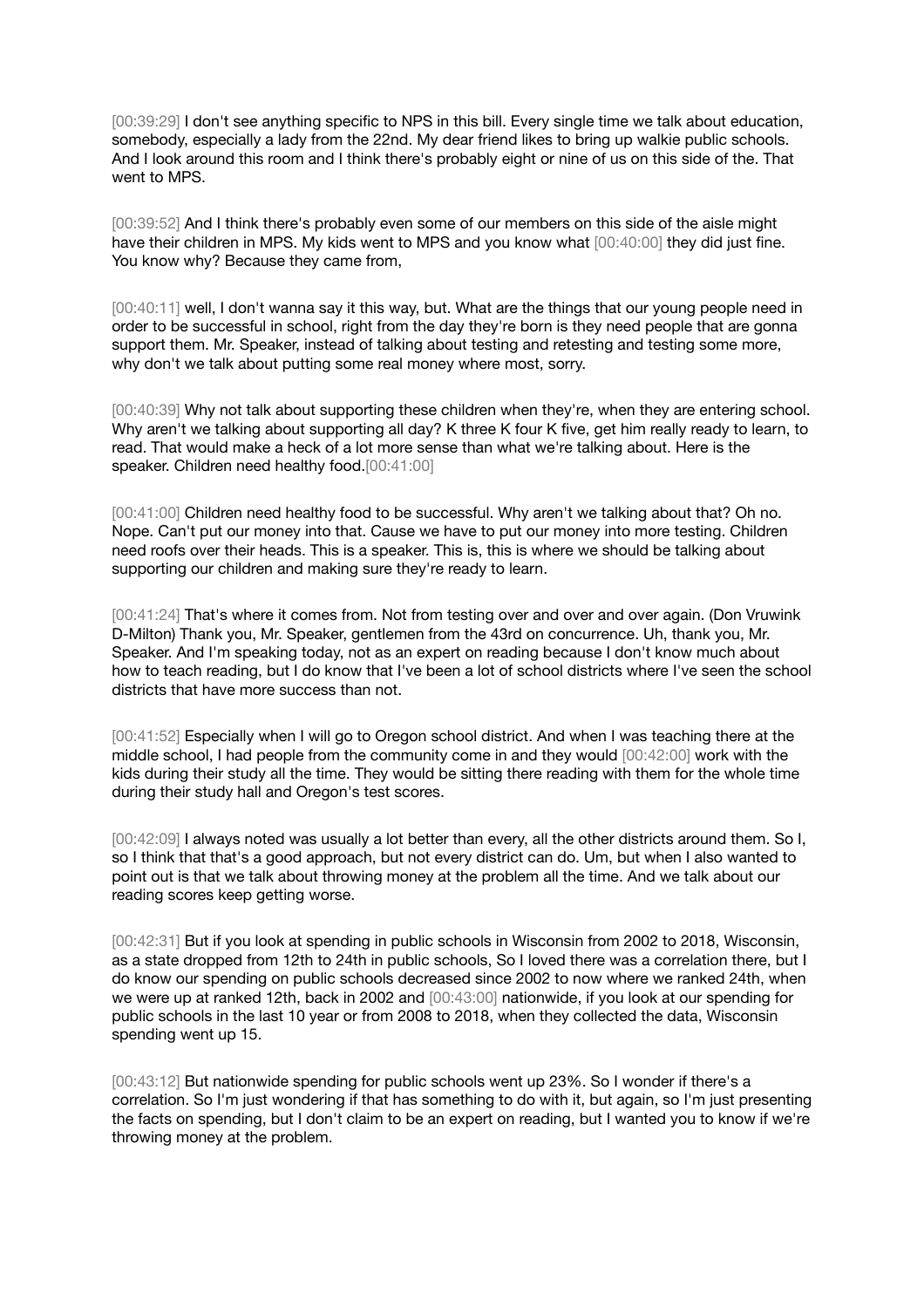[00:43:34] Other states are throwing more money at the problem, and maybe that's why they're having more success. Thank you, Mr. Speaker. All right. And it looks like we have one final speaker before we go to the author of the bill, gentlemen from the 19th. (Rep. Jonathan Brostoff D-Milwaukee) Thank you, Mr. Speaker, Mr. Speaker, first off, I just want to correct a quick record, [00:44:00] uh, which is that we don't have.

[00:44:02] One legislator, a couple legislators that went to MPS about a 10th of this body is from NPS. So I just want to crack that. And Mr. Speaker, from the comments in the wound from the 22nd, the gentle lady, and I do want to say something I agree with though from here side, which is from the representative from the 52nd, the gentlemen spoke very earnestly and I agree with them that special education funding does cost more than general education.

[00:44:32] Uh, or special education students can cost more money. They require additional attention, additional resources, and that's exactly right. And that's exactly what this bill is not doing. Mr. Speaker, this bill gives no additional money to the problem that we all do or should agree is absolutely outrageous.

[00:44:54] And an abomination every single day, it goes on. [00:45:00] If you have a severe to fake or need a root canal, you don't keep going to the dentist and saying, Hey, give me another test. Let's see how many more times need to confirm that I need this root canal. That's ludicrous, but that's exactly what this bill is doing.

[00:45:17] Mr. Speaker, we know there's a problem and we know what the solutions are. In fact, if you were really serious about this to my colleagues across the aisle and the Republican side of. You would do the exact opposite of what you've been doing for years, instead of taking money away and starving out education and the people who need access to help the most, instead of hurting the parents and lowering the wages and attacking the people who are suffering the most in our communities, you'd be doing.

[00:45:50] But you don't care. You want to give more money to send testing more money, to test takers, more money to Foxconn and corporate welfare and all these other programs that [00:46:00] don't do a damn thing. That's where you want to spend our resources. If you really cared about the problem, you would be helping out with things like universal childcare access.

[00:46:10] That would be. You'd be spending money on lowering classroom sizes. That would be helpful if every single public school in this state had a 16 to one student to teacher ratio that would certainly help the problem. But you don't care about that. It's not about solving the problem. What you care about is more tests.

[00:46:31] You want to talk about getting flashlights or hammers or all these other tools. You can beat someone in the head with the flashlight, just it can beat, like beat them in the head with a hammer or anything else. And that's what you've been doing. It's a constant attack on our community and being part of the problem.

[00:46:48] And then asking for assessments, it's a slap in the face over the last decade of rule of single-party rule. Basically you guys have had in this state, you've [00:47:00] attacked. Our teachers taken wages away, taking benefits away. You've heard our communities you've attacked. Money coming into those communities and further subsidize our suburbs and our excerpts.

[00:47:12] And development's going further and further out. You've siphoned the resources away over and over and over and help create and worsen the problem. And now, instead of trying to solve it, you give an insulting bill like this saying, oh, we know there's a problem. Let's give more assessments. Let's test, test, test, test, test, test.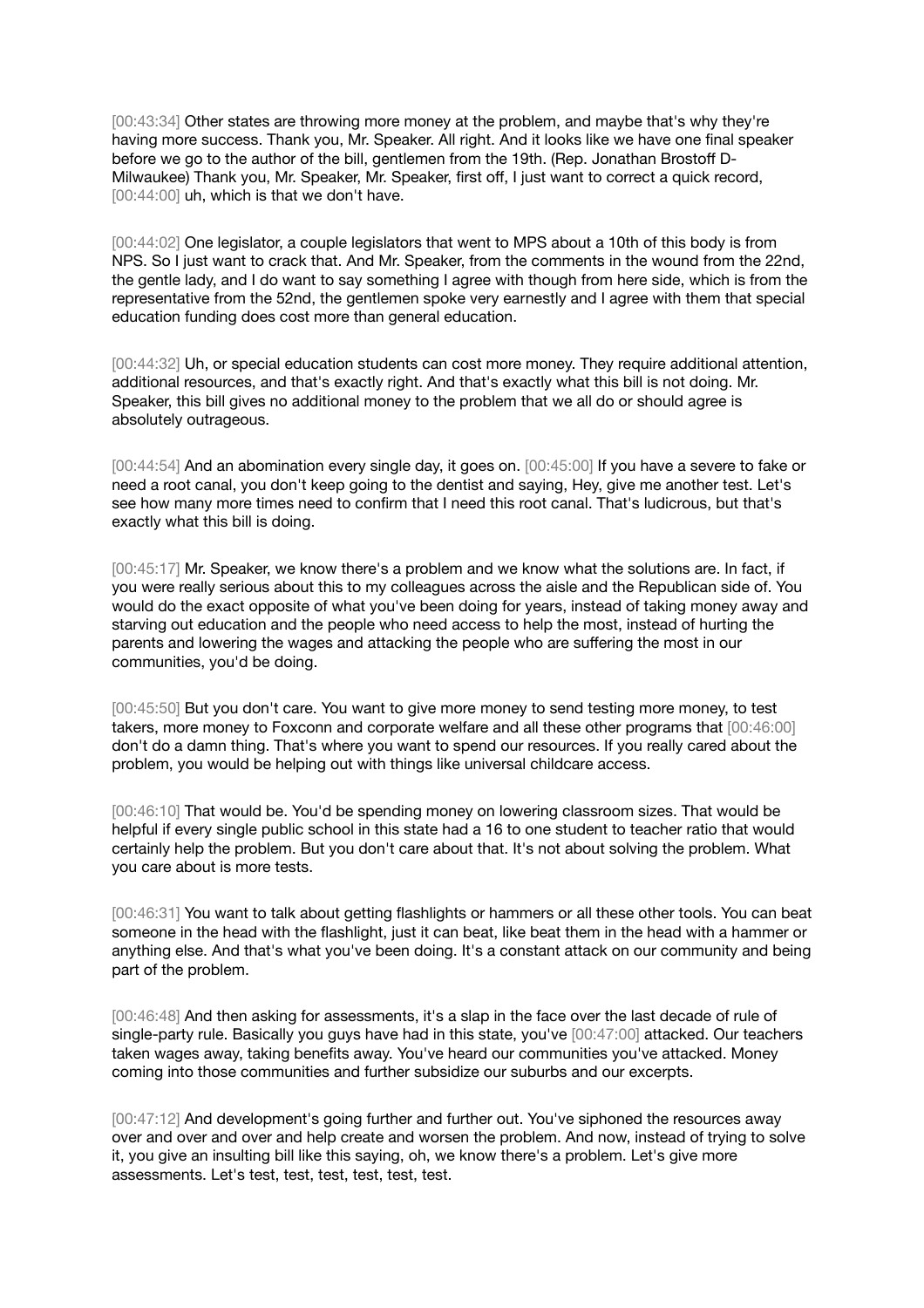[00:47:31] Instead of providing solutions, you provide more money for testing. Why? Because you don't care about. This bill does not give a dime to helping the problems. And like I said, the representative from the 52nd, who does have some educational background is right. Special education students require additional resources.

[00:47:51] And that is not what this building. Does nothing to do it so well, I agree with what he said, and I think it's a really good point. It's almost worse [00:48:00] because a lot of you are very smart, smart enough to know what the problem is. And instead of being ignorant of the problem and not doing anything about it, instead, you are aware of the problem and actively deciding in an incredibly immoral fashion to do nothing about it.

[00:48:17] Mr. Speaker, and that is unconscious. So again, universal childcare, that's a solution making sure the parents and our communities have livable wages and raising the minimum wage. That's a solution, making sure that we have access to clean drinking water and cleaning up the lead poisoning that you're so quick to ignore.

[00:48:40] That's a solution. There are plenty of policy solutions we have, and plenty of ways to deal with this, to help our outcomes, to help our students and every day, a solutions not being found because you guys continue to, instead of working with the governor, take money out of his budget for exactly those sorts of things, because no, you want to spend [00:49:00] more money on tests.

[00:49:00] You want to give these standardized testing. People have money. In fact, Mr. Speaker, one thing about this particular bill. The initial iteration of it, and maybe the author who's going to speak next. Can talk about this a little bit and why he wrote it this way, had one private company chosen that he wanted to put in state statute to administer these.

[00:49:21] Why do we ever do something like that? Is it extremely common that you would identify one private company that might even change their name and go out of business is so egregious and they were so embarrassed. They had to change. But why was even written that way in the first place? That was the initial intent of this bill, again, because this has nothing to do with solving the problems that we all know face, Wisconsin face our children face next generation.

[00:49:48] This is instead doing the exact opposite and I find it incredibly immoral. And I hope that my Republican colleagues on the other side of the aisle [00:50:00] will hear the words being said today. Change their hearts and minds and work on solving problems instead of further exacerbating them because the stakes are too high.

[00:50:10] Thank you. And with that, we will go to the author of the bill, the gentlemen from the, well, (Joel Kitchens R-Sturgeon Bay) thank you, Mr. Speaker. That was certainly an interesting spin. Um, when, when, when people ask me what my greatest fear is for the future of Wisconsin. You know, to me, I think it's the perpetuation in the increase that we have in generation generational poverty, where people are trapped in a cycle of poverty, you know, a dependence on government over and over again.

[00:50:40] Um, you know, there are a lot of factors that enter into that, certainly, but the only chance we have of breaking that cycle is educating. You know, I still believe that we are the land of opportunity and that we have greater, greater chance of upward mobility in this country than in any, in any country, in the history of the world.

[00:50:59] You know, a [00:51:00] person that is born into poverty can become anything they want. If they work hard and they have some talent, but if kids don't learn to read, it's shut off to them. The American dream is dead to those kids. So we have got to fix this problem. I'll give you a few more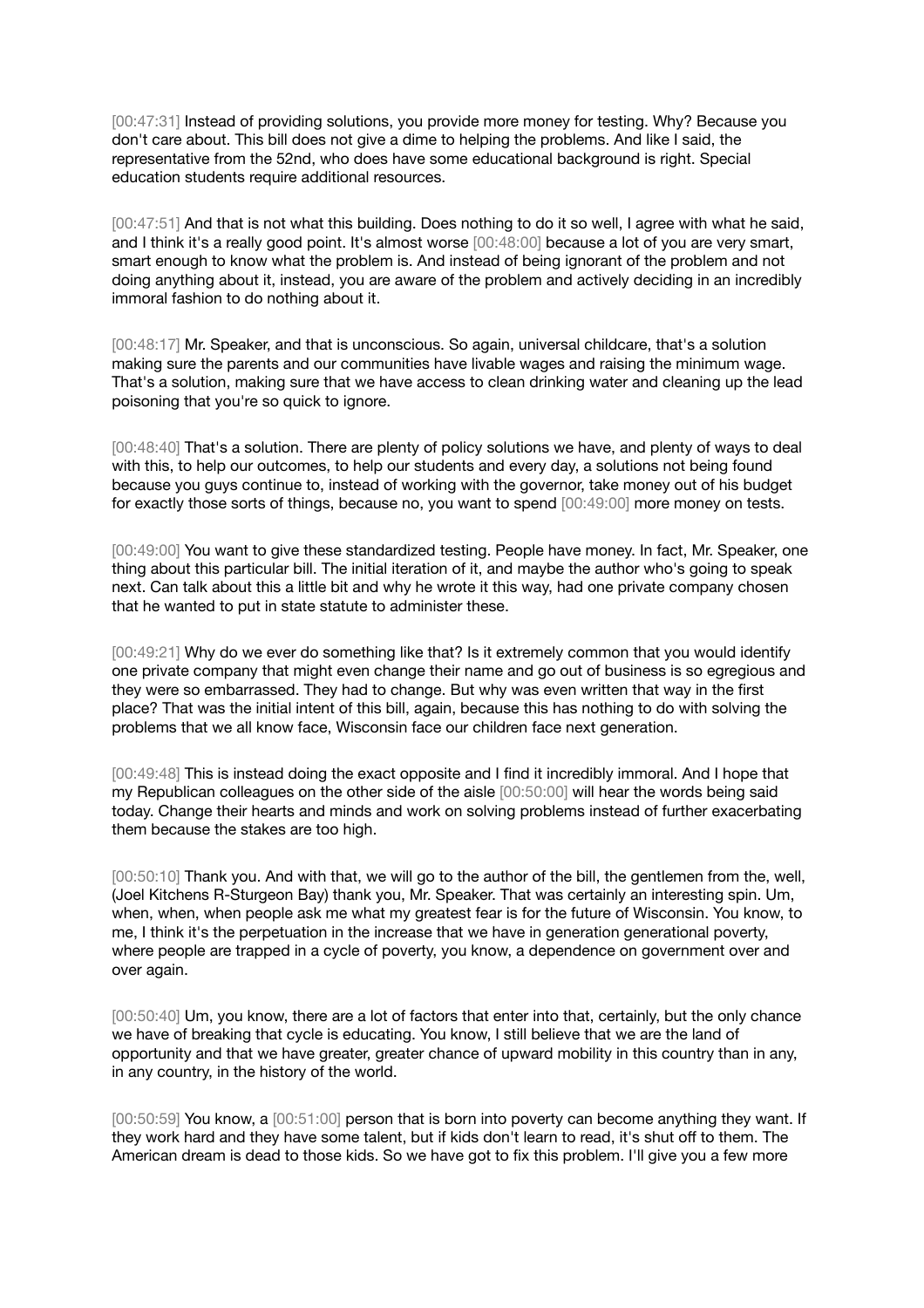figures. You've heard, you've heard a number of them already today, but in Wisconsin, 64% of fourth graders are not proficient at reading 34% of we're not even at the basic level.

[00:51:28] We have the widest gap widest gap between black and white students as has been said a few times in both fourth and eighth grade. Of the 42 states that reported the racist separately, Wisconsin was 42nd dead last and after falling, uh, they felt 31 places since 1992. During that same time white students fell from six to 20.

[00:51:56] We know that if they can't read in the fourth grade, they are far less likely to [00:52:00] graduate from high school. We know that 85% of juvenile offenders can't read and 70% of a prison inmates, more than 75% of welfare recipients, can't read at the base. At the most basic level, we are definitely in a crisis situation, Wisconsin, and it was mind boggling to hear the reading establishment come into our heads.

[00:52:23] And the, the first thing was, well, it's not really as bad as you think it is. And the second thing was we just need more money. We just need to double down on the, on the methods that we've been using that have been failing all this time. Um, now the author of the journal Sentinel article this morning, along with the representative from the 23rd, the 20th, and especially the ninth.

[00:52:46] Obviously did not watch the hearing on this bill. This is not about more testing, certainly not about standardized. Man. I don't know where that came from. What this is, is screenings that take about a minute. You can do it with [00:53:00] multiple students at the same time. And we do them several times a year to assess where the students are.

[00:53:04] We have a lot of high achieving school district in this state. I have, I'm fortunate to have several in my district that are already doing this. This is just good practice. Um, you know, this bill is, is just the first step in addressing this problem. Nobody is telling you that this is the solution to it.

[00:53:21] But if you can't identify the problem, you can't fix it. And yes, we know that we have problems, but we're not identifying those students early enough. We heard so many parents come in into our hearing and say, you know, I thought my kid couldn't read very well. And I, and I went to the school and they said, oh, just go home and read them, read to them.

[00:53:38] And then they get in the fourth grade and they get the, they, you do get the standardized sits at that point and they realize my kid can't read. And then how do they catch up? It's very, very difficult. At that point. Reading is not an intuitive process for most people, having them practice over and over and read to them.

[00:53:54] If they don't know how to do it, doesn't make it better. It's like having a bad golf swing. If you don't fix the swing, doing the same, practicing the [00:54:00] same swing over and over, doesn't make you a better. This bill is a lot more about just dyslexic students as has been said over there. The current methods that we are using fails an awful lot of students, not just those students with dyslexia.

[00:54:14] And there were a lot of states that have adopted these methods, notably, Mississippi, who was always viewed as the worst in the country, right. They they're doing very, very well now. And again, they didn't, this was, this was just the first step. And it's not the last step. And we will have to invest in teaching teachers how to do this.

[00:54:33] Our frankly, our universities have been failing us in that regard. The point that the, that the representative from the. 50 seconds had made about special ed was not that we need to be putting all these kids in special. Ed was, if we teach them how to read, we save them from special ed and we saved them a lot